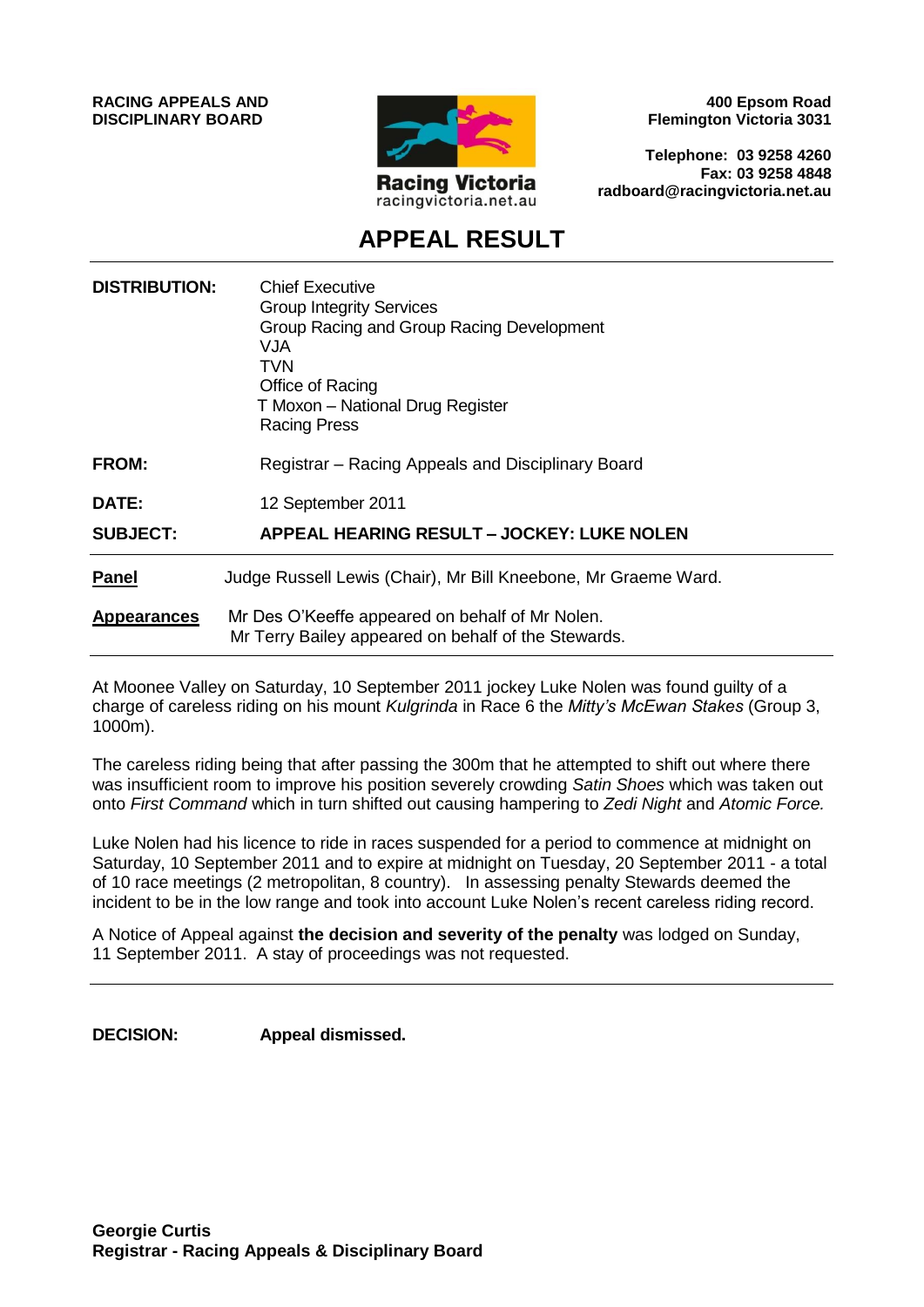# **TRANSCRIPT OF**

# **PROCEEDINGS**

## **RACING APPEALS AND DISCIPLINARY BOARD**

\_\_\_\_\_\_\_\_\_\_\_\_\_\_\_\_\_\_\_\_\_\_\_\_\_\_\_\_\_\_\_\_\_\_\_\_\_\_\_\_\_\_\_\_\_\_\_\_\_\_\_\_\_\_\_\_\_\_\_\_\_\_\_

**HIS HONOUR JUDGE R.P.L. LEWIS, Chairman MR W. KNEEBONE MR G. WARD**

#### **EXTRACT OF PROCEEDINGS**

**DECISION**

**JOCKEY: LUKE NOLEN**

### **MELBOURNE**

#### **THURSDAY, 8 SEPTEMBER 2011**

MR T. BAILEY appeared on behalf of the RVL Stewards

MR D. O'KEEFFE appeared on behalf of the Appellant